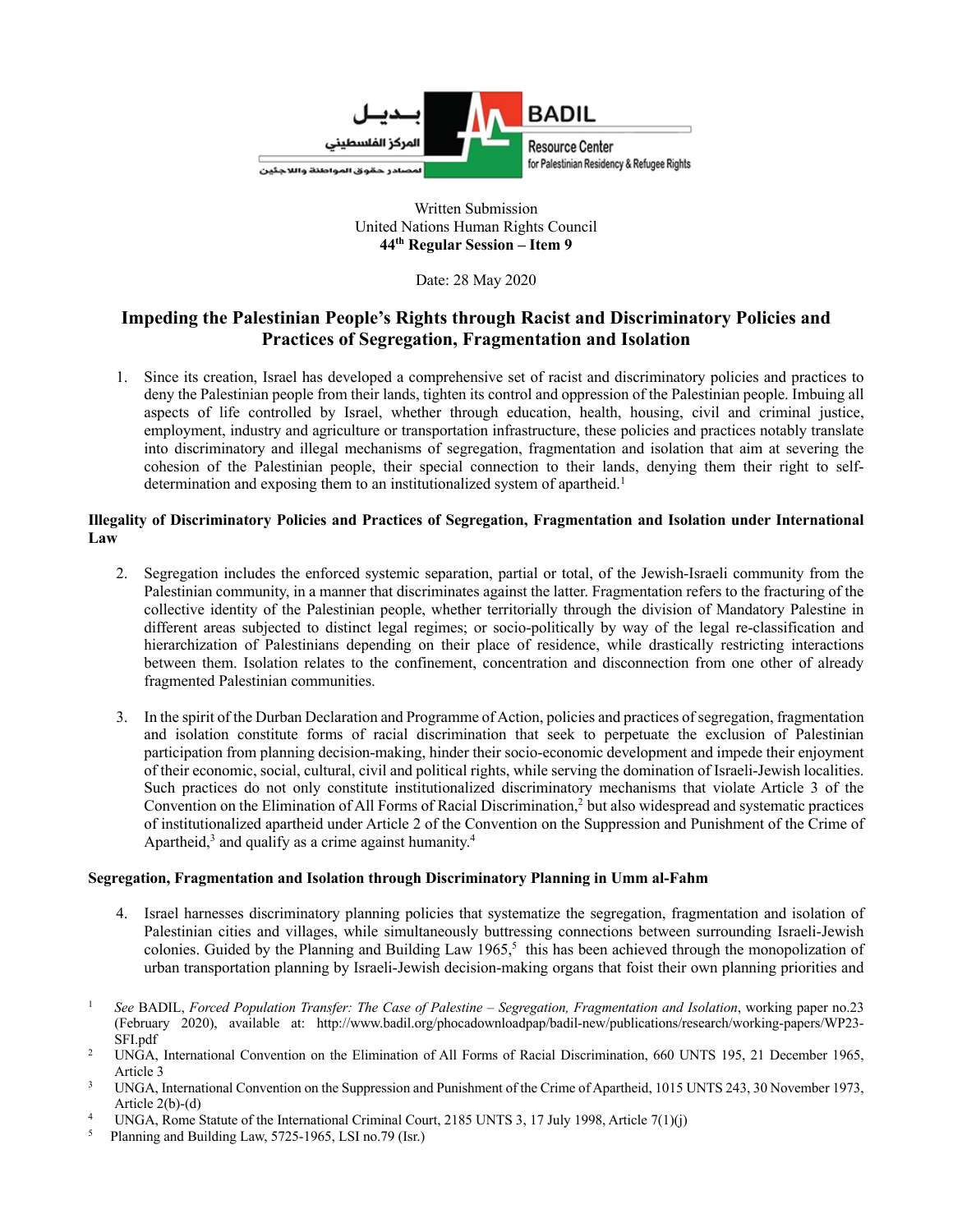needs on Palestinian localities, and systematically obstruct Palestinian infrastructures projects. For example, structural planning discrimination has manifested through the persisting failure to approve a local structural plan, the absence of a proper planning committee at the local level, but the adoption instead of a regional master plan for the Wadi'Ara.<sup>6</sup> Obstructions to adequate planning constitute both a means of control and a tool of expansion for surrounding Israeli-Jewish localities.

- 5. In Umm Al-Fahm, the segregation, fragmentation and isolation of the transportation system have taken the form of: the control and re-direction of the main Route 65 that used to connect the Wadi 'Ara valley, to connect Israeli-Jewish settlements in the coast and in the Galilee; the checkpoints that impede travel across the Green Line and totally disconnect Umm al-Fahm from the West Bank village of Umm al-Rihan; re-routing roads and, forcing drivers to go down old unpaved roads to reach the surrounding villages of 'Ar'ara and 'Ara; the lack of an adequate bus network and the absence of connections between Palestinian centers but with regular services to Israeli-Jewish areas; the encirclement of the Marj Ibn Amer valley, where Umm al-Fahm is situated, by Israeli-Jewish colonies, particularly Mei Ami at its very south border; the restriction of urban growth through the construction of roads aimed at facilitating the connection of Israeli-Jewish settlements, including Road 6535 leading to Mei Ami; and the chronicle underfunding and various impediments on planning projects, such as the creation of an industrial zone along Route 65, and overall negligence over road accessibility issues that obstruct access to public facilities. These discriminatory policies appease Jewish-Israeli planning interests to continue on with expansion at the expense of Palestinians' access to their lands.
- 6. As a result, segregation, fragmentation and isolation hastened the deterioration of Umm al-Fahm's socio-economic status compared to Israeli-Jewish localities, with its inhabitants being amongst the poorest and with the lowest access to education, ranking 19 out of 255 localities in the 2013 socio-economic index.7 As with other Palestinian localities, Umm al-Fahm has less commercial and industrial zones than Israeli-Jewish areas, which affects tax inflows, enhances dependency on sporadic government funding, and compels 55 percent of the workforce to seek outside employment.<sup>8</sup> In turn, it enables Israel to exert control and domination over its Palestinian integrated labor, while reinforcing the economic opportunities for Israeli-Jewish localities.
- 7. Umm el-Fahm has been coerced into marginalization, and is socially excluded and prejudiced as an undesired "Arab" locality, and a security and demographic concern,<sup>9</sup> in what is being further illustrated by the revival of the land swap of the Triangle region to a Palestinian state under Trump's plan, the Deal of the Century.10

### **Conclusion and Recommendations**

- 8. Segregation, fragmentation and isolation pervade all aspects of the Palestinian society to create and nurture a system of inequality and institutionalized discrimination to the advantage of Israeli-Jewish colonies. It is exemplified by the enforcement of an Israeli-Jewish dominated planning system that favors their dominant planning interests, while segregating, fragmenting and isolating Palestinian localities, the consequences thereof being denial of adequate services, socio-economic depravation, and stigmatization, eventually compelling displacement in seek of better opportunities.
- 9. In consideration of the above, mechanisms of segregation, fragmentation and isolation are flagrantly built upon racism, racial discrimination and related intolerance, act in a self-sustained manner to comprehensively discriminate against the Palestinian people, and contribute to the preservation and the perpetuation of a system of apartheid, in contravention with international human rights law. By accelerating disconnection between the people, estrangement from their lands and dispossession over their own destiny for the benefit of the dominant Israeli-Jewish population,

Wadi'Ara is a valley running northwest of the Green Line, home to a significant Palestinian population in Israel.<br>
Israel Central Bureau of Statistics, "Local Authorities, in Alphabetical Order of Hebrew Names: Socio-Econo Rank and Cluster, and Variables used in the Computation of the Index," available at: https://old.cbs.gov.il/publications17/socio\_eco13\_1694/pdf/t01.pdf

<sup>8</sup> *See* Organization for Economic Co-operation and Development, *Spatial Planning and Policy in Israel: The Cases of Netanya and Umm al-Fahm* (Paris: OECD Publishing, 2017), 125, available at: https://read.oecd-ilibrary.org/urban-rural-and-regionaldevelopment/spatial-planning-and-policy-in-israel\_9789264277366-en#page3 [accessed 24 May 2020]

<sup>9</sup> Gideon Alon and Aluf Benn, "Netanyahu: Israel's Arabs Are the Real Demographic Threat," *Haaretz,* 18 December 2003, available at: https://www.haaretz.com/1.4802179 [accessed 27 May 2020] 10 White House, *Peace to Prosperity: A Vision to Improve the Lives of the Palestinian and Israeli People* (28 January 2020),

<sup>13,</sup> available at: https://www.whitehouse.gov/peacetoprosperity/